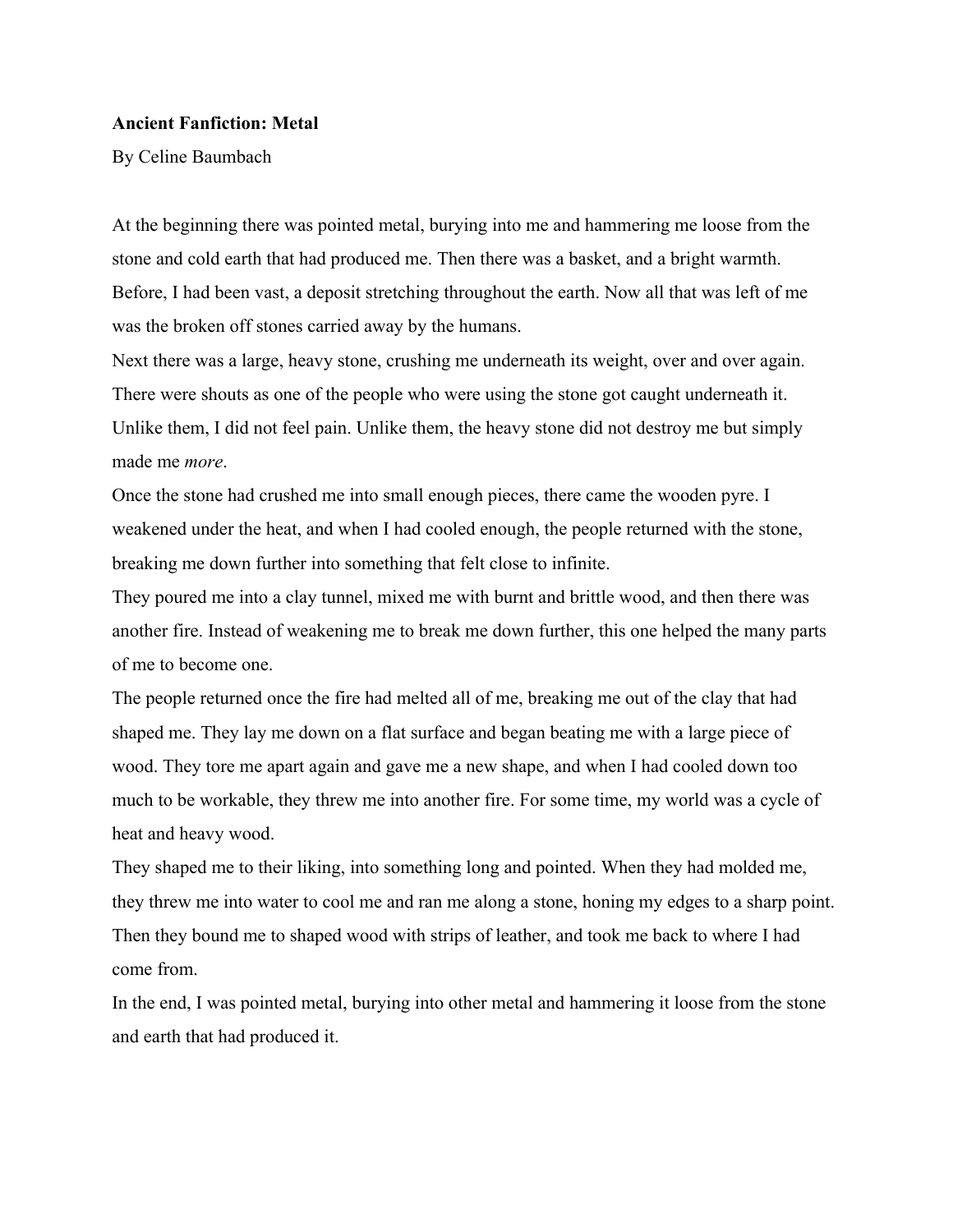# Context:

The invention and advancement of metalworking has been very important for most of known history, so it seems kind of obvious to mention it during SASA Inspire. What was really interesting to me about writing this story, however, was describing the process from the point of view of the metal being worked. While not necessarily being one specific metal (there are certainly differences in working bronze, copper, and iron), the process described here is mainly based on iron working – with some creative liberties taken.

### Quotes:

#### Instagram:

Once the stone had crushed me into small enough pieces, there came the wooden pyre. I weakened under the heat, and when I had cooled enough, the people returned with the stone, breaking me down further into something that felt close to infinite.

They poured me into a clay tunnel, mixed me with burnt and brittle wood, and then there was another fire. Instead of weakening me to break me down further, this one helped the many parts of me to become one.

The people returned once the fire had melted all of me, breaking me out of the clay that had shaped me. They lay me down on a flat surface and began beating me with a large piece of wood. They tore me apart again and gave me a new shape, and when I had cooled down too much to be workable, they threw me into another fire. For some time, my world was a cycle of heat and heavy wood.

# Twitter:

They tore me apart again and gave me a new shape, and when I had cooled down too much to be workable, they threw me into another fire. For some time, my world was a cycle of heat and heavy wood.

### Article: <https://youtu.be/IhCQnqN9l4Y>